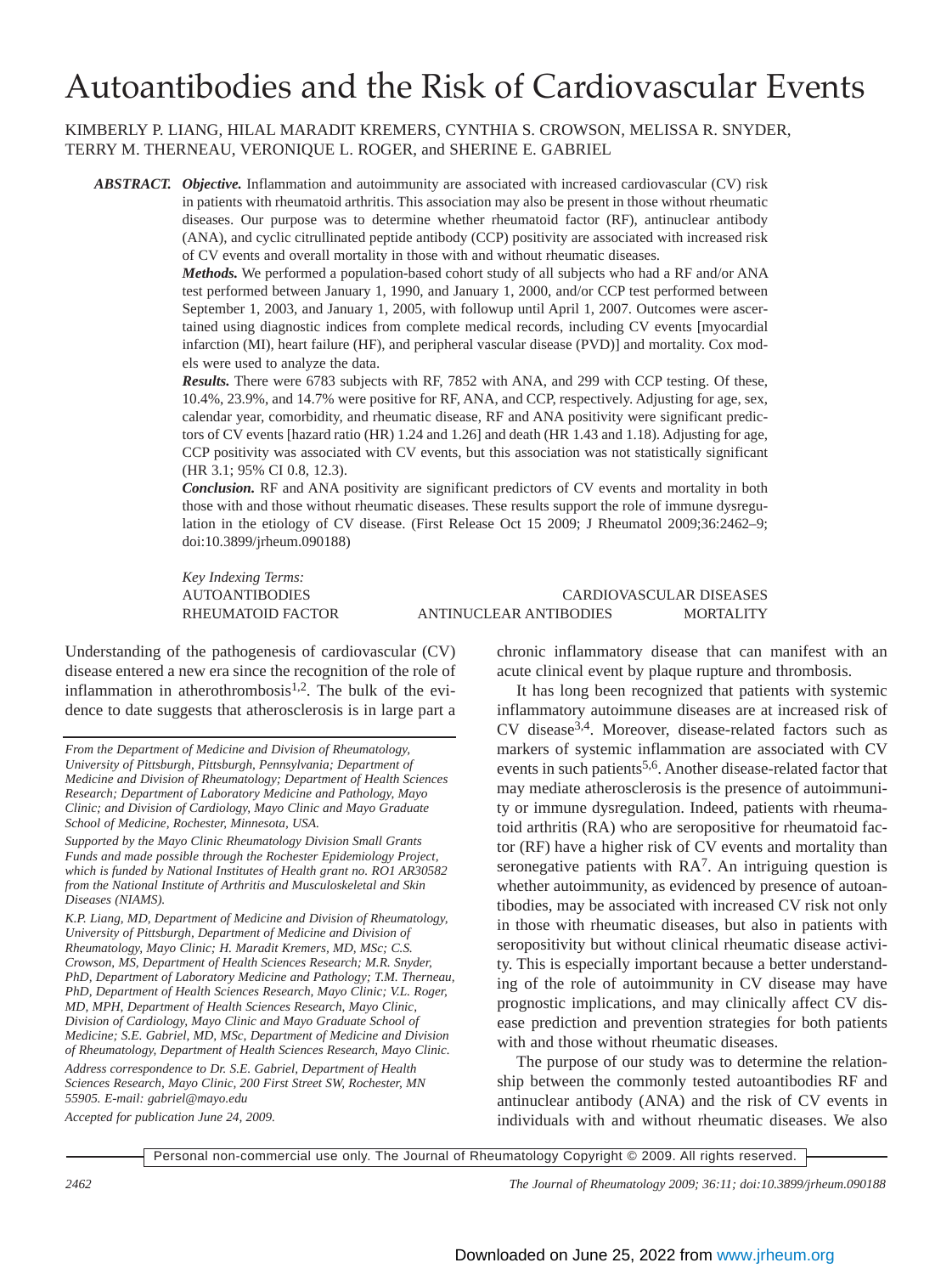explored the association between cyclic citrullinated peptide (CCP) antibody and the risk of CV events in those with and without rheumatic diseases. A secondary objective was to examine the possible effect of confounding by indication for autoantibody testing on these results.

#### **MATERIALS AND METHODS**

*Data collection.* Using the resources of the Rochester Epidemiology Project<sup>8</sup>, we identified all Olmsted County residents who had RF and/or ANA testing between January 1, 1990, and January 1, 2000, and/or CCP testing between September 1, 2003, and January 1, 2005 (due to availability of CCP testing at our institution). All subjects were followed up until April 1, 2007. The institutional review boards of the Mayo Foundation and Olmsted Medical Center approved this study.

Data were transcribed from the medical record or electronically retrieved, including the RF, CCP, and ANA test results; dates of first tests; and dates of first positive tests within the respective timeframes for all subjects. If a patient had multiple testing within the respective timeframes, only the date and result of the first positive test in the timeframe were analyzed.

The test results were separated into positive or negative to account for changes in reference ranges and testing methods over time. RF testing was performed by nephelometry (Beckman Auto ICS system, Beckman Coulter, Fullerton, CA, USA) for mostly IgM RF, or latex agglutination assay (Dade RapiTex kit) for IgG RF. ANA testing was performed by immunofluorescence using HEp-2 cells (Kallestad HEp-2 Kit, Bio-Rad Laboratories, Hercules, CA, USA) or ELISA using a HEp-2 cell lysate as the antigen source (ANA Screening Test, Bio-Rad Laboratories). Anti-CCP testing was performed by enzyme immunoassay (Diastat Anti-CCP EIA, Axis-Shield, Dundee, UK). Positive results were defined by the reported clinical laboratory standards, as follows: RF positivity was <a> 40 IU/ml or a semiquantitative titer of 1:80 or greater, ANA positivity was ≥ 1.0 U or a titer of 1:40 or greater, and CCP positivity was > 5.0 U/ml. In addition, for RF, "weak positives" were defined as 40–79 IU/ml or a semiquantitative titer of 1:80, and "strong positives" were defined as  $80$  IU/ml or a titer of 1:160 or greater. For ANA, weak positives were defined as 1.0–3.0 U or a titer between 1:40 and 1:160, and strong positives were defined as  $3.0$  U or a titer of 1:320 or greater.

CV outcomes and comorbid conditions were ascertained using the electronic indices of diagnoses [*International Classification of Diseases*, 9th ed (ICD-9) codes] recorded from the complete (inpatient and outpatient) community medical records (see Appendix for ICD-9 code list). Cardiovascular outcomes included myocardial infarction (MI), heart failure (HF), peripheral vascular disease (PVD), and overall mortality. Comorbid conditions included rheumatic diseases, infections (including those that may produce false-positive RF tests), nonrheumatic autoimmune diseases (including autoimmune thyroid, liver, and pulmonary disease; see Appendix), diabetes mellitus, cerebrovascular disease, dementia, chronic pulmonary disease, peptic ulcer disease, liver disease, renal disease, and malignancy<sup>9,10</sup>. Rheumatic disease diagnoses included rheumatoid arthritis (RA), polymyalgia rheumatica (PMR), systemic lupus erythematosus (SLE), and other connective tissue diseases (CTD). Vital status was ascertained by utilizing death certificates and the medical records, as described<sup>6</sup>.

The presence of comorbid conditions and CV outcomes was recorded as present at baseline (i.e., at time of testing) or date of first (incident) diagnosis during followup until April 1, 2007. In addition to diabetes mellitus, information on additional CV risk factors including presence of high blood pressure, high cholesterol, smoking (ever vs never), and alcohol use (ever vs never) was also ascertained electronically from the medical record.

To address the secondary aim of examining potential confounding by indication for autoantibody testing, 3 random samples of subjects who did not receive a RF, CCP, or ANA test were selected from among those who received medical care in Olmsted County, matched electronically on age, sex, and length of medical record to respective sample groups of subjects tested for the respective autoantibodies. Presence of comorbid conditions and rheumatic diseases was ascertained electronically in both the groups of subjects who did and the control groups who did not receive autoantibody testing.

*Statistical analysis.* We used Cox proportional hazards models to test the hypotheses that RF, ANA, and CCP positivity are associated with an increased risk of CV events and mortality. Patients with CV events prior to autoantibody testing were excluded from these analyses. The combined event "MI, HF, or PVD" was defined as the first occurrence of any of the 3 events. All models were started 6 months after the first autoantibody test within the timeframe. Multivariable Cox models were used to examine the effect of RF, ANA, and CCP positivity after adjusting for age, sex, calendar year, chronic disease comorbidities, and the presence of rheumatic disease. The development of rheumatic diseases was tracked through each subject's total followup as a time-dependent covariate, taking advantage of our extensive surveillance of the population.

Additionally, to examine the robustness of our findings, we performed the above analyses for "weak" and "strong" RF and ANA positivity, as well as in the absence of rheumatic disease, i.e., with subjects censored at diagnosis of rheumatic disease. In additional analyses we also adjusted for other CV risk factors including high blood pressure, high cholesterol, smoking, and alcohol use, in the subset of patients for whom these data were available electronically.

In supplementary analyses to address the potential bias of confounding by indication, we used Cox proportional hazards models to examine the potential effect of being tested for RF or ANA by comparing the development of CV outcomes in a 10% random sample of individuals tested for RF or ANA compared to individuals matched by age, sex, and length of medical record who were not tested for RF or ANA, respectively. Two controls who were not tested were matched to each of the tested patients. Distributions of demographics and characteristics of those tested and not tested were compared using chi-squared tests. Multivariable models were again adjusted for age, sex, calendar year, chronic disease comorbidities, and presence of rheumatic disease.

#### **RESULTS**

There were 6783 subjects who underwent RF testing, 7852 with ANA testing and 299 with CCP testing. Table 1 shows the demographics, followup, and percentages of subjects tested positive for autoantibodies and those who had or who developed RA, SLE, PMR, and other CTD, at time of testing or over time, as well as the percentages of patients with positive tests for autoantibodies who developed rheumatic diseases. The mean length of followup was 9.4 years for RF, 9.2 years for ANA, and 2.5 years for CCP-tested individuals.

Table 2 shows the effect of positivity for RF or ANA on the risk of CV outcomes and death, in multivariable models both before and after adjustment for the presence of rheumatic diseases. After adjusting for age, sex, calendar year, and comorbidities, a positive RF test was a significant predictor of MI, HF, or PVD [hazard ratio (HR) 1.32, 95% confidence interval (CI) 1.10, 1.59] and death (HR 1.55, 95% CI 1.33, 1.80). After further adjustment for the presence of rheumatic diseases, RF positivity remained a significant predictor of MI, HF, or PVD (HR 1.24, 95% CI 1.01, 1.51) and a strong predictor of death (HR 1.43, 95% CI 1.21, 1.68). Most of the increased risk of CV outcomes appeared to result from an increased risk of MI and HF (Table 2).

We also analyzed the risk of CV outcomes associated

Personal non-commercial use only. The Journal of Rheumatology Copyright © 2009. All rights reserved.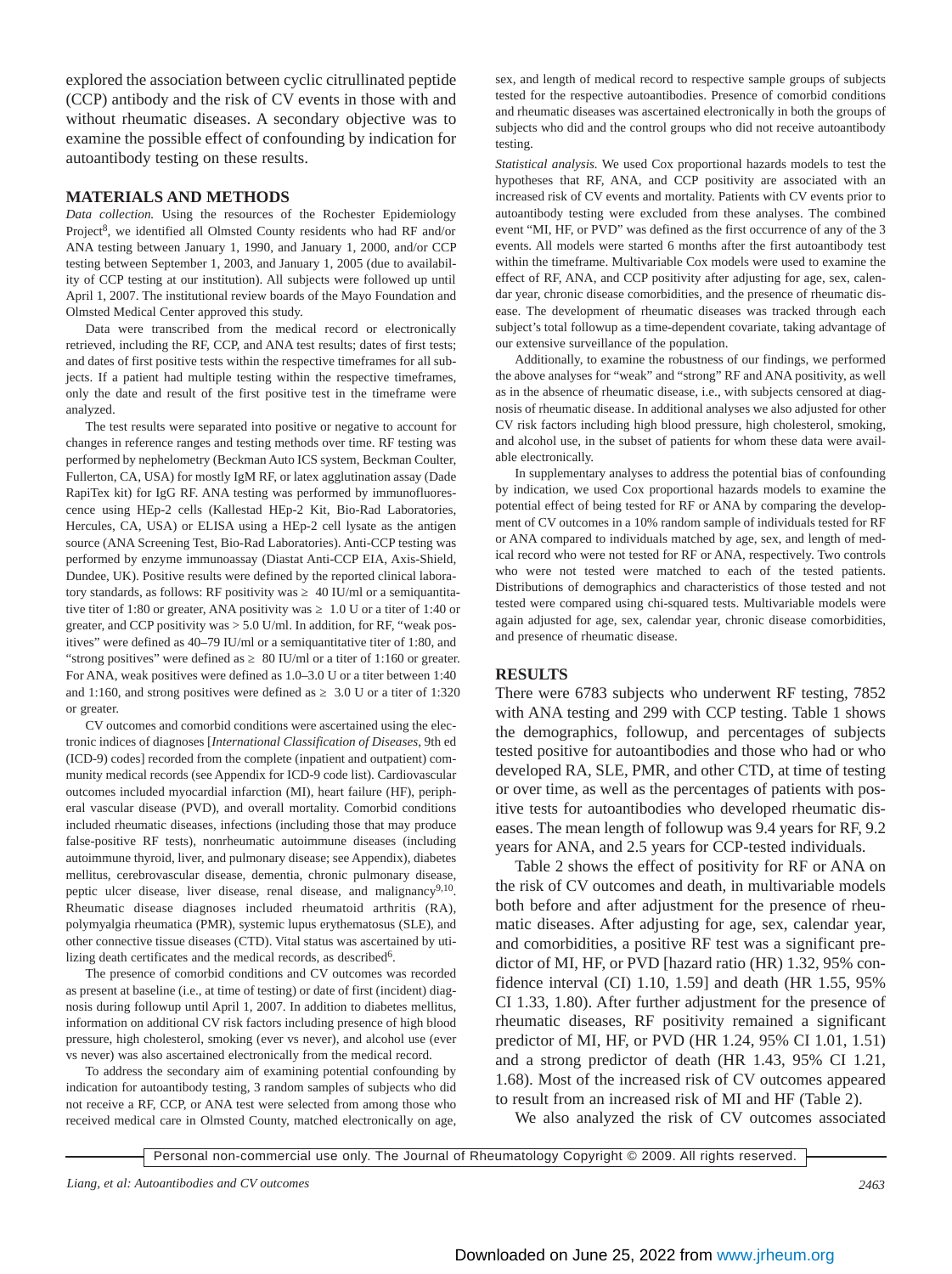*Table 1.* Characteristics of subjects who received autoantibody testing.

|                                                                       |                 | Autoantibody    |                 |
|-----------------------------------------------------------------------|-----------------|-----------------|-----------------|
| Characteristic                                                        | RF              | ANA             | <b>CCP</b>      |
| No. subjects tested                                                   | 6783            | 7852            | 299             |
| No. positive $(\%)$                                                   | 703 (10.4)      | 1877 (23.9)     | 44 (14.7)       |
| Female, $n$ $(\%)$                                                    | 4706 (69.4)     | 5408 (68.8)     | 212(70.9)       |
| Age at first test (mean $\pm$ SD), yrs                                | $49.7 \pm 17.0$ | $47.5 \pm 17.0$ | $54.5 \pm 15.8$ |
| Length of followup (mean $\pm$ SD), yrs                               | $9.4 + 4.9$     | $9.2 \pm 5.0$   | $2.5 \pm 0.8$   |
| Patients who had rheumatic diseases (at time of testing or over time) |                 |                 |                 |
| Rheumatoid arthritis, n (%)                                           | 831 (12.2)      | 591 (7.5)       | 158 (52.8)      |
| Systemic lupus erythematosus, n (%)                                   | 114(1.7)        | 159(2.0)        | 15(5.0)         |
| Polymyalgia rheumatica, n (%)                                         | 246(3.6)        | 190(2.4)        | 28(9.4)         |
| Other connective tissue disease, n (%)                                | 114(1.7)        | 130(1.7)        | 18(6.0)         |
| Any of the above rheumatic diseases, $n$ $(\%)$                       | 1147 (16.9)     | 943 (12.0)      | 182 (60.9)      |
| Patients who had rheumatic diseases (among those with positive tests) |                 |                 |                 |
| Any of the above rheumatic diseases, $n$ $(\%)$                       | 456 (64.9)      | 431 (23.0)      | 42 (95.4)       |

RF: rheumatoid factor; ANA: antinuclear antibody; CCP: cyclic citrullinated peptide antibody.

*Table 2.* Risk of autoantibody positivity on cardiovascular outcomes and death.

| Autoantibody | Outcome          | Events |                                                  | Hazard Ratio (95% CI)                          |  |  |
|--------------|------------------|--------|--------------------------------------------------|------------------------------------------------|--|--|
|              |                  |        | Unadjusted for Presence of<br>Rheumatic Disease* | Adjusted for Presence of<br>Rheumatic Disease* |  |  |
| RF           | МI               | 365    | 1.36(1.03, 1.79)                                 | 1.22(0.91, 1.64)                               |  |  |
|              | HF               | 499    | 1.47(1.17, 1.84)                                 | 1.36(1.07, 1.73)                               |  |  |
|              | <b>PVD</b>       | 507    | 1.13(0.88, 1.46)                                 | 1.08(0.82, 1.43)                               |  |  |
|              | MI, HF, or PVD** | 871    | 1.32(1.10, 1.59)                                 | 1.24(1.01, 1.51)                               |  |  |
|              | Death            | 998    | 1.55(1.33, 1.80)                                 | 1.43(1.21, 1.68)                               |  |  |
| <b>ANA</b>   | MI               | 371    | 1.32(1.06, 1.65)                                 | 1.29(1.03, 1.61)                               |  |  |
|              | HF               | 502    | 1.13(0.93, 1.38)                                 | 1.11(0.92, 1.35)                               |  |  |
|              | <b>PVD</b>       | 522    | 1.37(1.13, 1.66)                                 | 1.35(1.12, 1.64)                               |  |  |
|              | MI, HF, or PVD** | 890    | 1.28(1.10, 1.48)                                 | 1.26(1.09, 1.46)                               |  |  |
|              | Death            | 1142   | 1.19(1.05, 1.35)                                 | 1.18(1.04, 1.34)                               |  |  |

\* Adjusted for age, sex, calendar year, comorbidity. \*\* Defined as first occurrence of any of the 3 events. RF: rheumatoid factor; ANA: antinuclear antibody; MI: myocardial infarction; HF: heart failure; PVD: peripheral vascular disease; comorbidity: Charlson<sup>9</sup> category comorbidities.

with weakly positive and strongly positive RF. Only strongly positive RF conferred an excess risk of MI, HF, or PVD (HR 1.42, 95% CI 1.13, 1.79) and death (HR 1.62, 95% CI 1.35, 1.93), which was significant even after adjusting for the presence of rheumatic diseases (Table 3). There was no increased CV risk associated with weakly positive RF, either before or after adjustment for rheumatic disease (Table 3).

ANA positivity was also a significant predictor of MI, HF, or PVD (HR 1.28, 95% CI 1.10, 1.48) and death (HR 1.19, 95% CI 1.05, 1.35) (Table 2). After further adjustment for the presence of rheumatic diseases, ANA positivity still remained a significant predictor of CV events and death, but most of the increased risk of CV outcomes appeared to result from an increased risk of MI and PVD (Table 2).

In contrast to the analyses of weak and strong positive RF, we found an increased risk of CV outcomes from both weak and strong ANA positivity (Table 3). There was a significantly increased risk of MI, HF, or PVD (HR 1.23, 95%

CI 1.06, 1.43) and death (HR 1.17, 95% CI 1.03, 1.33) from weakly positive ANA, which remained significant after adjustment for the presence of rheumatic diseases. After adjustment for rheumatic diseases, there was an almost 2-fold increased risk of MI, HF, or PVD associated with strongly positive ANA. There was also a trend towards a higher risk of death (HR 1.31, 95% CI 0.82, 2.07), although the small numbers of patients with strongly positive ANA led to wider CI for this outcome.

Of note, for both ANA and RF, when adjustment for comorbidities was expanded to include infections and nonrheumatic autoimmune disorders, the results remained essentially unchanged (data not shown). In addition, after further adjustment for other CV risk factors, the results again remained essentially unchanged (risk of MI, HF, or PVD associated with RF, HR 1.26, 95% CI 0.96, 1.65; and associated with ANA, HR 1.25, 95% CI 1.02, 1.52), but the CI were slightly wider, as expected following these additional adjustments.

Personal non-commercial use only. The Journal of Rheumatology Copyright © 2009. All rights reserved.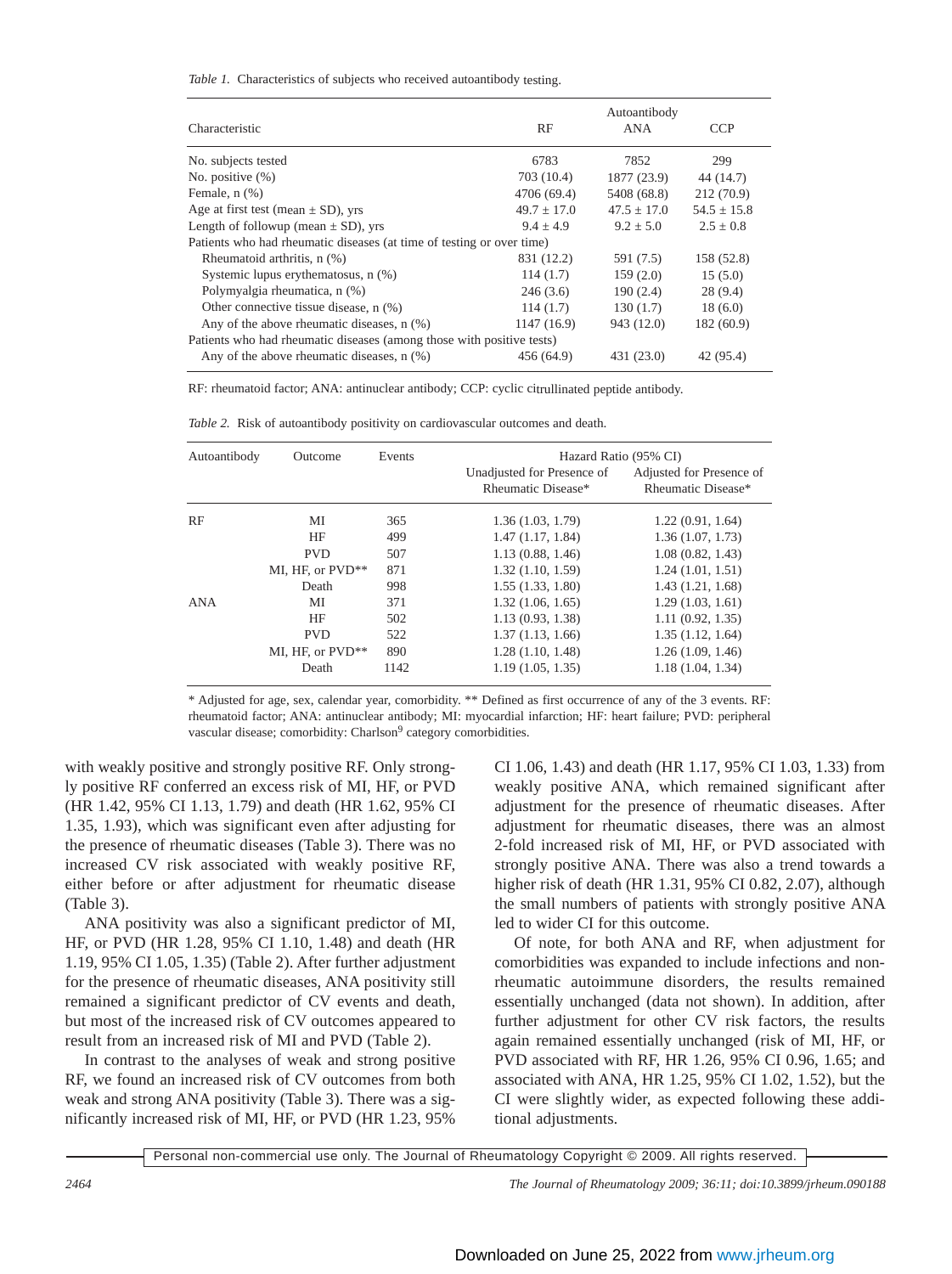*Table 3.* Risk of "weak" versus "strong" autoantibody positivity on cardiovascular outcomes and death.

| Autoantibody             | <b>Outcome</b>   | Hazard Ratio (95% CI)                            |                                                |  |  |
|--------------------------|------------------|--------------------------------------------------|------------------------------------------------|--|--|
|                          |                  | Unadjusted for Presence of<br>Rheumatic Disease* | Adjusted for Presence of<br>Rheumatic Disease* |  |  |
| Weak <sup>†</sup> RF     | MI, HF, or PVD** | 0.93(0.64, 1.36)                                 | 0.90(0.61, 1.31)                               |  |  |
|                          | Death            | 1.04(0.76, 1.43)                                 | 0.98(0.71, 1.34)                               |  |  |
| $Strong^{\dagger}$ RF    | MI, HF, or PVD** | 1.53(1.24, 1.89)                                 | 1.42(1.13, 1.79)                               |  |  |
|                          | Death            | 1.75(1.48, 2.07)                                 | $1.62$ $(1.35, 1.93)$                          |  |  |
| Weak <sup>††</sup> ANA   | MI, HF, or PVD** | 1.24(1.07, 1.44)                                 | 1.23(1.06, 1.43)                               |  |  |
|                          | death            | 1.19(1.04, 1.35)                                 | 1.17(1.03, 1.33)                               |  |  |
| Strong <sup>††</sup> ANA | MI, HF, or PVD** | 1.90 (1.21, 2.98)                                | 1.87(1.19, 2.94)                               |  |  |
|                          | Death            | 1.34(0.85, 2.13)                                 | 1.31(0.82, 2.07)                               |  |  |

\* Adjusted for age, sex, calendar year, comorbidity. \*\* Defined as first occurrence of any of the 3 events. † Weak positive RF = 1:80 or 40–79 IU/ml; strong positive RF = 1:160 or  $\,$  80 IU/ml; HR for weak and strong positive compared to normal RF. <sup>††</sup>Weak positive ANA = 1:40 to 1:160 or 1–3 U; strong positive ANA = 1:320 or  $\cdot$  3 U; HR for weak and strong positive compared to normal ANA. . RF: rheumatoid factor; ANA: antinuclear antibody; MI: myocardial infarction; HF: heart failure; PVD: peripheral vascular disease; comorbidity: chronic disease comorbidities<sup>9</sup>.

We performed additional analyses on the risk of CV outcomes associated with positivity for RF and ANA in the absence of rheumatic disease, i.e., with subjects censored at diagnosis of rheumatic disease. These results were essentially unchanged from the data presented in Table 2 (data not shown).

Due to the short followup time and small numbers of events among those tested for CCP, analyses regarding risk of CV outcomes in CCP-positive individuals were limited. After adjustment for age alone, CCP positivity was associated with MI, HF, or PVD but was not statistically significant (HR 3.11, 95% CI 0.8, 12.3), and it appeared to be a predictor of death (HR 7.89, 95% CI 1.8, 34.5). However, there were too few events and too short followup time to analyze the risk of CCP positivity on CV outcomes after adjustment for rheumatic diseases.

Subgroup analyses of the risk of CV events and death associated with RF and ANA positivity in men compared to women is shown in Table 4. After adjustment for age, calendar year, comorbidity, and presence of rheumatic diseases, the risk of MI, HF, or PVD was significantly increased in RF-seropositive men but not in women. In addition, we observed a significantly increased risk of death in both men and women associated with RF positivity. For ANA positivity, there was a significantly increased risk of MI, HF, or PVD in both men and women, as well as death in women. Although not statistically significant, there was also a trend for increased risk of death in men with ANA positivity.

Finally, we examined the potential for confounding by indication for autoantibody testing. Table 5 shows the characteristics and chronic disease comorbidities in subjects tested for RF or ANA versus subjects who were not tested for RF or ANA, respectively. As expected, there was a higher proportion of rheumatic diseases in those tested for autoantibodies versus those not tested. However, the proportions of chronic disease comorbidities were similar between both groups. Table 6 shows the results of Cox proportional hazards models comparing the risk of CV events in individuals tested for RF or ANA versus control groups matched on age, sex, and length of medical record who were not tested for RF or ANA. There was no evidence for an increased risk of either CV events or death among those tested for RF or ANA compared to those not tested, after adjustment for age, sex, calendar year, comorbidity, and presence of rheumatic disease ( $p > 0.16$  for all comparisons). These findings argue against the existence of significant confounding by indication.

*Table 4.* Risk of cardiovascular outcomes associated with autoantibodies in men versus women.

| Autoantibody | Outcome          | Events |       |                  | Hazard Ratio (95% CI)* |  |
|--------------|------------------|--------|-------|------------------|------------------------|--|
|              |                  | Men    | Women | Men              | Women                  |  |
| RF           | MI, HF, or PVD** | 313    | 558   | 1.46(1.04, 2.04) | 1.14(0.88, 1.46)       |  |
|              | Death            | 382    | 616   | 1.31(1.00, 1.71) | 1.56(1.27, 1.92)       |  |
| <b>ANA</b>   | MI, HF, or PVD** | 310    | 580   | 1.40(1.07, 1.82) | 1.22(1.02, 1.45)       |  |
|              | Death            | 475    | 667   | 1.17(0.95, 1.44) | 1.20(1.02, 1.41)       |  |
|              |                  |        |       |                  |                        |  |

\* Adjusted for age, calendar year, comorbidity, and presence of rheumatic disease. \*\* Defined as first occurrence of any of the 3 events. RF: rheumatoid factor; ANA: antinuclear antibody; MI: myocardial infarction; HF: heart failure; PVD: peripheral vascular disease; comorbidity: chronic disease comorbidities<sup>9</sup>.

Personal non-commercial use only. The Journal of Rheumatology Copyright © 2009. All rights reserved.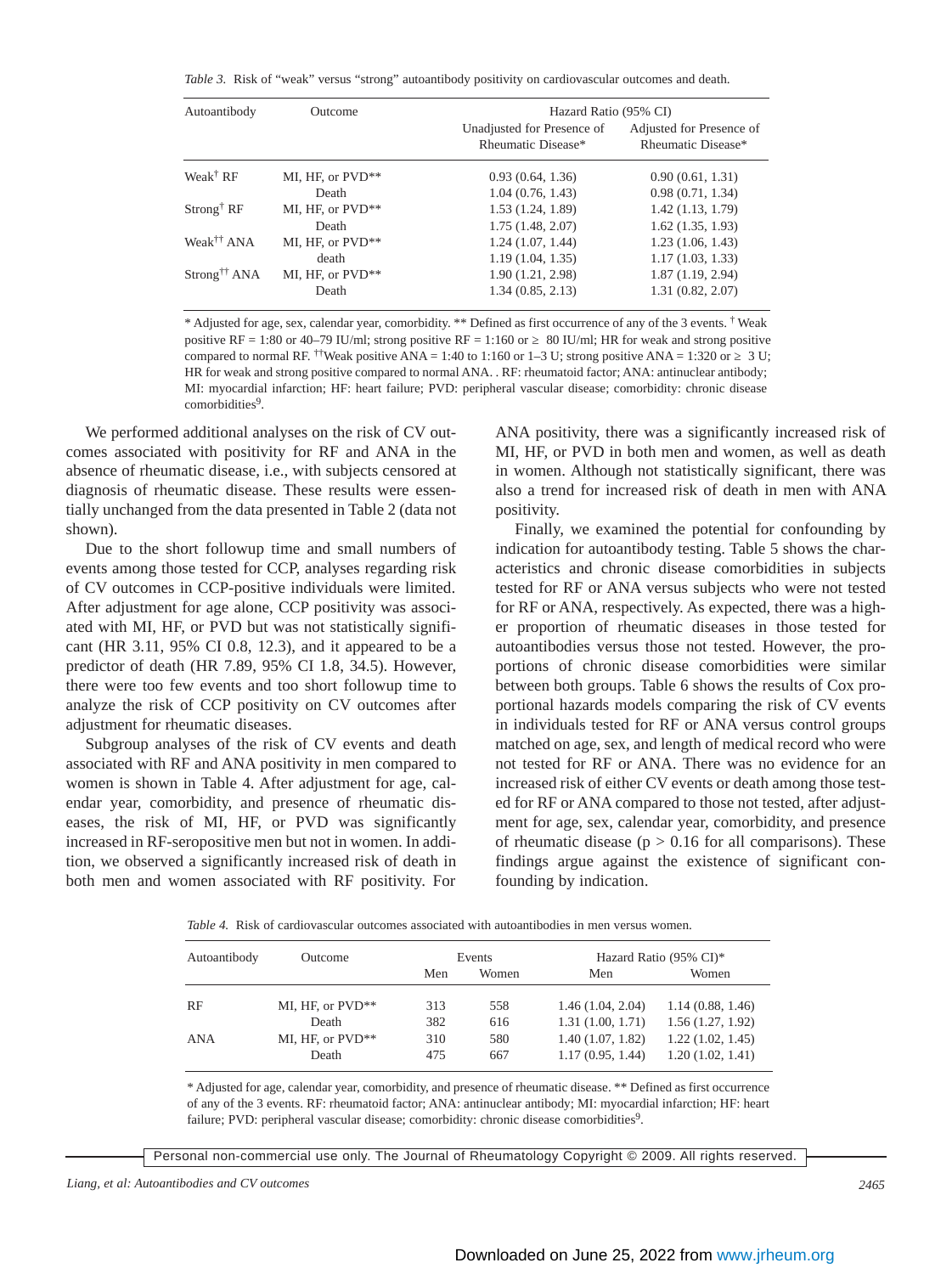|  | Table 5. Characteristics of subjects with autoantibody testing vs control subjects without autoantibody testing. |  |  |  |  |  |  |  |  |
|--|------------------------------------------------------------------------------------------------------------------|--|--|--|--|--|--|--|--|
|--|------------------------------------------------------------------------------------------------------------------|--|--|--|--|--|--|--|--|

| Characteristic                                                              | RF                              |                                    | ANA                             |                                    |  |
|-----------------------------------------------------------------------------|---------------------------------|------------------------------------|---------------------------------|------------------------------------|--|
|                                                                             | Subjects with<br>AutoAb Testing | Subjects Without<br>AutoAb Testing | Subjects with<br>AutoAb Testing | Subjects Without<br>AutoAb Testing |  |
| No.                                                                         | 664                             | 1259                               | 772                             | 1470                               |  |
| Female, $n$ $(\%)$                                                          | 457 (68.8)                      | 868 (68.9)                         | 539 (69.8)                      | 1032 (70.2)                        |  |
| Age at first test/index (mean $\pm$ SD), yrs                                | $50.0 \pm 16.6$                 | $49.0 \pm 16.5$                    | $47.8 \pm 16.6$                 | $47.1 \pm 16.6$                    |  |
| Length of followup (mean $\pm$ SD), yrs                                     | $9.7 \pm 4.7$                   | $9.6 \pm 4.7$                      | $9.5 \pm 4.7$                   | $9.5 \pm 4.8$                      |  |
| Chronic disease comorbidities at time of testing/index, n (%)               |                                 |                                    |                                 |                                    |  |
| Diabetes mellitus                                                           | 46(6.9)                         | 70(5.6)                            | 45(5.8)                         | 70(4.8)                            |  |
| Liver disease                                                               | 11(1.7)                         | 20(1.6)                            | 21(2.7)                         | 24(1.6)                            |  |
| Cerebrovascular disease                                                     | 45(6.8)                         | 75(6.0)                            | 52(6.7)                         | $68(4.6)$ *                        |  |
| Chronic pulmonary disease                                                   | 97 (14.6)                       | 182 (14.5)                         | 115(14.9)                       | 188 (12.8)                         |  |
| Peptic ulcer                                                                | 51(7.7)                         | 69(5.5)                            | 53 (6.9)                        | 84 (5.7)                           |  |
| Renal disease                                                               | 17(2.6)                         | 35(2.8)                            | 22(2.8)                         | 31(2.1)                            |  |
| Malignancy                                                                  | 52 (7.8)                        | 107(8.5)                           | 64(8.3)                         | 131 (8.9)                          |  |
| Patients who had rheumatic diseases (at time of testing/index or over time) |                                 |                                    |                                 |                                    |  |
| Rheumatoid arthritis, n (%)                                                 | 80 (12.0)                       | $40(3.2)$ **                       | 53(6.9)                         | $47(3.2)$ **                       |  |
| Systemic lupus erythematosus, n (%)                                         | 8(1.2)                          | 6(0.5)                             | 16(2.1)                         | $9(0.6)$ **                        |  |
| Polymyalgia rheumatica, n (%)                                               | 21(3.2)                         | $17(1.4)$ **                       | 20(2.6)                         | 24(1.6)                            |  |
| Other connective tissue disease, n (%)                                      | 12(1.8)                         | $3(0.2)$ **                        | 11(1.4)                         | $4(0.3)$ **                        |  |

\* Those with testing compared to those without testing,  $p < 0.01$ , \*\*  $p < 0.05$ . RF: rheumatoid factor; ANA: antinuclear antibody.

*Table 6.* Risk of cardiovascular outcomes in subjects with autoantibody testing vs matched control subjects without autoantibody testing.

| Outcome          | Events | Hazard Ratio (95% CI)* |  |
|------------------|--------|------------------------|--|
| MI, HF, or PVD** | 230    | 1.04(0.78, 1.37)       |  |
| Death            | 264    | 0.95(0.73, 1.24)       |  |
| MI, HF, or PVD** | 215    | 1.20(0.93, 1.56)       |  |
| Death            | 218    | 0.93(0.73, 1.19)       |  |
|                  |        |                        |  |

\* Adjusted for age, sex, calendar year, comorbidity, and presence of rheumatic disease. \*\* Defined as first occurrence of any of the 3 events. RF: rheumatoid factor; ANA: antinuclear antibody; MI: myocardial infarction; HF: heart failure; PVD: peripheral vascular disease; HR: hazard ratio; comorbidity: chronic disease comorbidities<sup>9</sup>.

# **DISCUSSION**

It has long been recognized that autoimmune diseases such as RA and SLE are associated with increased mortality and an increased risk of CV disease, which is not explained by traditional CV risk factors alone<sup>4,11,12</sup>. This increased risk is likely due to disease-related factors, including both systemic inflammation and immune dysregulation. Importantly, both systemic inflammation and immune dysregulation, including autoantibody production, may occur even in the absence of autoimmune rheumatic diseases, and these factors could contribute to the pathogenesis of atherosclerosis $13,14$ . In our study, we show that immune dysregulation, as manifested by the presence of the commonly tested autoantibodies RF and ANA, is associated with CV events and overall mortality both in those with and those without rheumatic diseases.

Inflammation [as studied through elevations in C-reactive protein (CRP) and/or erythrocyte sedimentation rate] contributes to increased risk of CVD, both in patients with autoimmune diseases and in the general population<sup>1,2,5,15,16</sup>. Besides systemic inflammation, another hallmark of autoimmune diseases is immune dysregulation, manifested by the presence of autoantibodies, which may also be important in mediating CV risk. Indeed, RF positivity has been found to predict mortality in several studies of patients with RA<sup>7,17</sup>. Similarly, CCP, an increasingly utilized autoantibody test, has been found to predict radiographic progression and mortality in  $RA^{18,19}$ . Hence, CCP appears to be a marker, like RF, that portends a more aggressive disease course, along with higher degrees of systemic inflammation. However, unlike RF, overall there have been generally few population-based studies assessing the risk of CV morbidity and mortality from CCP.

It is also well established that patients with SLE are at increased risk of premature coronary atherosclerosis<sup>4,20</sup>. Perhaps more than any other autoimmune disease, a hallmark of SLE is the presence of autoantibodies, in particular ANA. In one study, high titers of serum ANA, mostly directed against nucleolar antigens, were associated with atherosclerosis in patients without any autoimmune disorder $21$ . However, again, overall there are few studies, either epi-

Personal non-commercial use only. The Journal of Rheumatology Copyright © 2009. All rights reserved.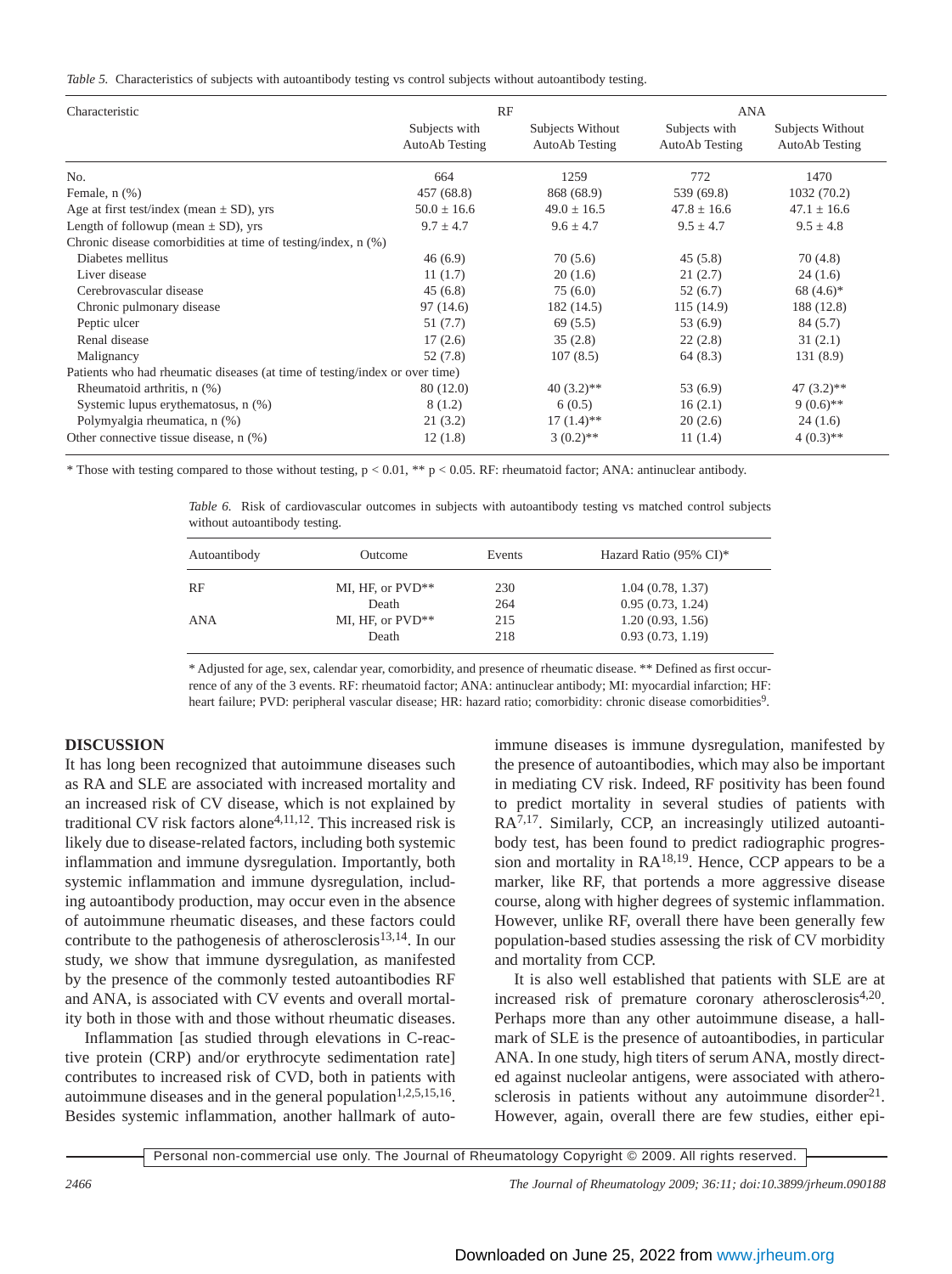demiologic or pathophysiologic, examining the possible role of ANA in predicting or mediating atherogenesis.

The vast amount of research on CVD risk in the rheumatic diseases, and in particular, the increased risk of CV outcomes in seropositive patients with RA, has potential implications for understanding the pathogenesis of atherosclerosis. Specifically, if the presence of autoantibodies such as RF and ANA contributes to the increased CVD risk in patients with rheumatic diseases, perhaps they also contribute to increased CVD risk in those without clinically evident rheumatic diseases. So far, few studies have addressed this important research question. In a cross-sectional study in England, RF was found to be associated with a 3-fold increased risk of ischemic events in men<sup>22</sup>. Yet there was no significant association between RF and ischemic disease in women, or between ANA or anticardiolipin antibody and ischemic disease in men or women. In a case-control study from eastern Finland, RF and ANA, as determined from baseline specimens, were shown to predict cardiovascular mortality, but the effect was mainly confined to subjects who were seropositive for RF, as there were very small numbers of subjects with positive ANA tests<sup>23</sup>. In another longitudinal population-based Finnish study, patients without arthritis with "false-positive RF" titers of 128 were found to have a 74% increased risk of CV deaths $^{24}$ . Further, in RA and Felty's syndrome, RF was shown to augment immunoglobulin binding to endothelial cells *in vitro*, and antiendothelial cell antibodies were detected in RA, Felty's syndrome, SLE, and lupus anticoagulant sera<sup>25</sup>. In other *in vitro* studies, additional autoantibodies have also been implicated in endothelial cell dysfunction, which is one of the first steps in atherogenesis; we have recently reviewed this literature26.

Despite these studies, the potential role of autoantibodies in predicting CV risk and mortality in those without rheumatic disease remains unclear. First, the results were conflicting regarding ANA positivity, with one showing no increase in ischemic heart disease in ANA-positive men or women<sup>22</sup>, and the other suggesting an increase in  $CV$ death<sup>23</sup>. Second, it was not clear whether the observed associations were due to the presence of rheumatic disease in those tested positive for autoantibodies. Third, there were few data on the risk of specific CV events such as MI, HF, or PVD. Finally, there was little evidence for gender differences between the risk of heart disease in those with RF positivity, with only one study showing that RF positivity predicted CVD in men but not women<sup>22</sup>.

Our study extends these earlier observations, by demonstrating that both RF and ANA positivity are predictive of CV events and mortality both in those with and those without rheumatic diseases. This finding lends further support to the hypothesis of immune dysregulation playing an important role in atherosclerosis even in those without rheumatic diseases. In addition, these findings were consistent in both

men and women. Further, our study is the first to demonstrate a "dose effect" where both "strong positive" RF and ANA had a greater effect on risk of CV outcomes than "weak positive" RF and ANA. In addition, while we cannot entirely eliminate the possibility of confounding by indication of autoantibody testing, our findings are unlikely to be the result of it, as there was no significant difference in risk of CV outcomes in patients tested for autoantibodies compared to patients not tested for them.

Potential limitations of our study include lack of data on CRP values that may potentially act as an effect modifier, short followup time for CCP testing and small numbers of CCP-positive individuals, limited generalizability to different populations, possible incomplete assessment of confounding by indication since chronic disease comorbidities do not include acute conditions that may potentially be associated with autoantibody positivity, and lack of validation of rheumatic and CV disease diagnoses using established classification criteria. Nevertheless, the potential for misclassification would be expected to be similar in both those with and without autoantibody testing, as well as those positive versus negative for autoantibody tests. Even if there was systematic bias in misclassifying those with positive autoantibody tests as having rheumatic diseases, analyses adjusting for the occurrence of rheumatic disease would be biased toward the null. While our findings were statistically significant, the estimated risks of RF and ANA positivity on CV outcomes were modest  $(HR < 2)$ , indicating that RF and ANA contribute only modestly to CV risk. Finally, another limitation was that our study included RF and ANA testing by different methods. However, the enzyme immunoassay and indirect immunofluorescence methods of ANA testing performed at our institution have been comprehensively evaluated in the past and found to be essentially equivalent<sup>27</sup>.

Our study also has several strengths. It is the first to investigate the predictive value of CCP positivity on CV events and mortality, and one of the few to investigate the predictive value of RF and ANA positivity on CV events and mortality in subjects without clinically evident rheumatic diseases. Our study also investigated the possibility that the relationship between autoantibody testing and development of CV events and mortality may be affected by confounding by indication, which lends greater validity to the results. Mean followup was long  $({\sim} 9$  yrs for RF and ANA) and complete for all autoantibody testing and clinically recognized CV outcomes and rheumatic diseases.

Our results support an important role of the autoantibodies RF and ANA in mediating cardiovascular disease in both individuals with and those without clinically evident rheumatic diseases, and provide hypothesis-generating insights into potential pathogenetic mechanisms of atherosclerosis. The presence of autoantibodies as a marker of immune dysregulation, while traditionally thought of as "false-positive"

```
Personal non-commercial use only. The Journal of Rheumatology Copyright © 2009. All rights reserved.
```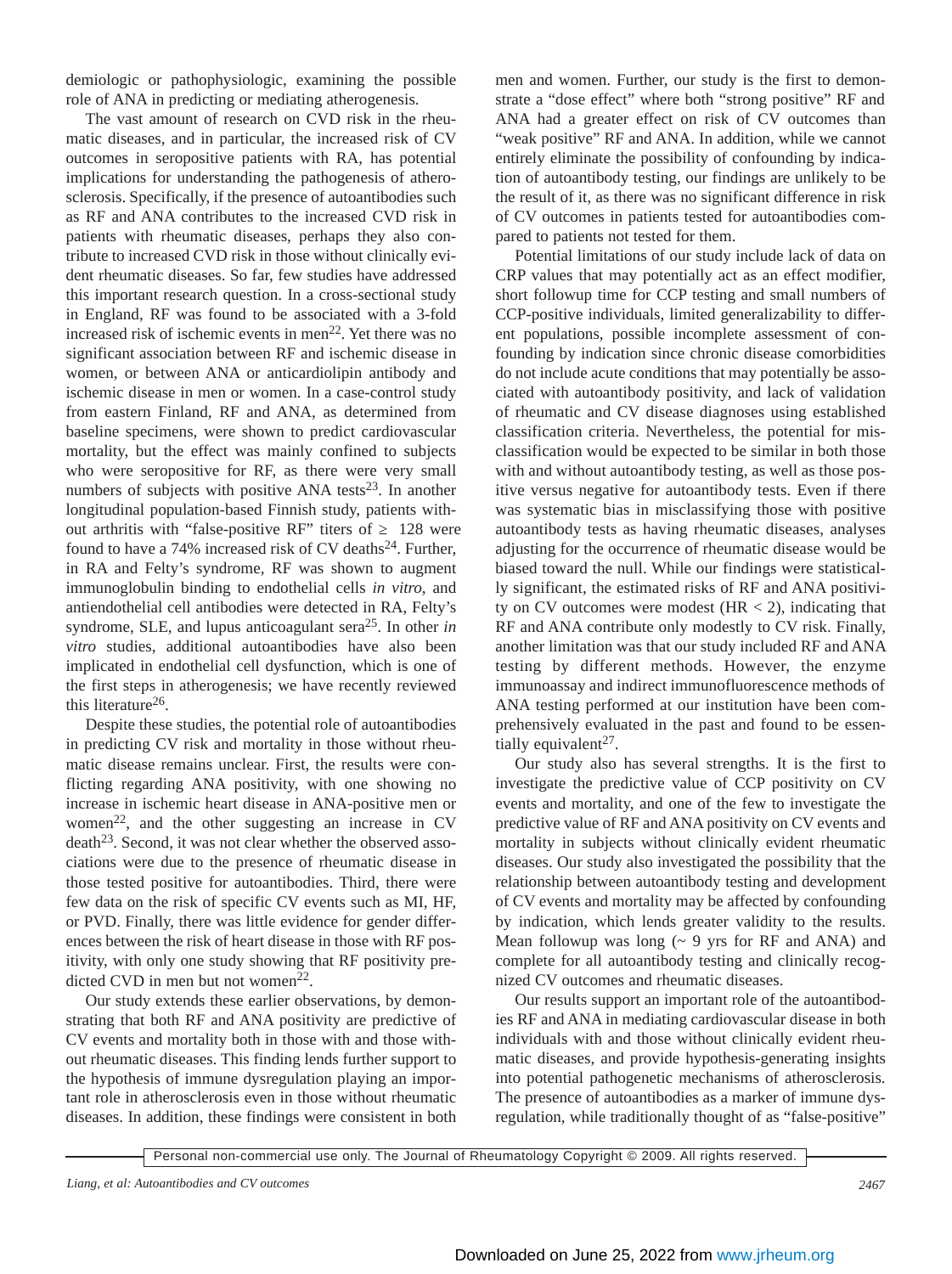clinically, may have potential implications for future CV risk. Further investigations regarding the role of autoantibodies in the pathogenesis of atherosclerosis and cardiovascular disease are needed.

# **ACKNOWLEDGMENT**

We thank Mircea Baias for his tireless efforts in pulling countless medical records for this study; Lorna Stevens, RN, for her assistance with data abstraction; and Marcia Erickson, RN, and Sherry Kallies for their administrative assistance.

| APPENDIX. International Classification of Disease 9 (ICD-9) codes of |
|----------------------------------------------------------------------|
| cardiovascular outcomes, rheumatic diseases, and comorbidities.      |

| Diagnoses                                                   | ICD-9 Codes                        |
|-------------------------------------------------------------|------------------------------------|
| Cardiovascular outcomes                                     |                                    |
| Myocardial infarction                                       | 410.x, 412.x                       |
| Heart failure                                               | 428.x, 402.x                       |
| Peripheral vascular disease                                 | 440.0-443.9, 785.4, V43.4          |
| Rheumatic diseases                                          |                                    |
| Rheumatoid arthritis                                        | 714.0-714.2, 714.81                |
| Polymyalgia rheumatica                                      | 725.0                              |
| Systemic lupus erythematosus                                | 710.0                              |
| Other connective tissue diseases                            | 710.1, 710.4                       |
| Comorbidities                                               |                                    |
| <i>Infections</i>                                           |                                    |
| Tuberculosis, leprosy, mycobacterial,                       | 010-018.x, 137.0-4, 030-031.x,     |
| streptococcal/meningitis,                                   | 034.x, 036-038.x, 041.85, 050-     |
| sepsis/septicemia,                                          | 057.x, 139.8, 771.0, 771.2, 070.x, |
| Varicella/measles/Rubella, hepatitis,                       | 790.99, 072.8-9, 074.x-075, 078.x- |
| mumps, Coxsackie/mononucleosis/EBV,                         | 079, 084.x-100.x, 104.0, 120.x-    |
| viral illness/disease/infection,                            | 130.x, 391.x-394.x, 421.x, 424.x,  |
| malaria/syphilis, venereal                                  | 487.1, 487.8, 695.0-2, 279.1-2,    |
| disease/leptospirosis, schistosomiasis,                     | 042.9, 043.9, 785.6, 795.71, 795.8 |
| rheumatic heart disease, endocarditis,                      |                                    |
| influenza, erythema                                         |                                    |
| nodosum/multiforme/annulare,                                |                                    |
| $AIDS/HIV+$                                                 |                                    |
| Nonrheumatic autoimmune diseases                            |                                    |
| Hashimoto's thyroiditis                                     | 245.2, 245.8                       |
| Graves' disease                                             | 242.0, 242.8, 376.2x, 359.5        |
| Autoimmune hepatitis                                        | 573.3                              |
| Primary biliary cirrhosis                                   | 571.6                              |
| Primary autoimmune cholangitis                              | 576.1                              |
| Pulmonary arterial hypertension                             | 401.9, 416.0                       |
| Sarcoidosis                                                 | 135, 425.8                         |
| Interstitial pulmonary fibrosis                             | 515.x, 516.x, 136.3                |
| <b>Silicosis</b>                                            | 502                                |
| Asbestosis                                                  | 501, 989.81                        |
| Chronic disease comorbidities*                              |                                    |
| Diabetes (with or without acute metabolic 250-250.3, 250.7) |                                    |
| disturbances; with peripheral circulatory                   |                                    |
| disorders)                                                  |                                    |
| Diabetes with chronic complications                         | 250.4-250.6                        |
| (renal, ophthalmic, or neurological                         |                                    |
| manifestations)                                             |                                    |
|                                                             |                                    |
| Cerebrovascular disease                                     | 430-438                            |
| Dementia (senile and presenile)                             | 290-290.9                          |
| Chronic pulmonary disease (COPD,                            | 490-496, 500-505, 506.4            |
| pneumoconioses, chronic respiratory                         |                                    |
| conditions due to fumes and vapors)                         |                                    |
| Peptic ulcer disease (gastric, duodenal                     | 531-534.9, 531.4-531.7, 532.4-     |
| and gastrojejunal ulcers; chronic forms                     | 532.7, 533.4-533.7, 534.4-534.7    |
| of PUD)                                                     |                                    |
| Mild liver disease (alcoholic cirrhosis,                    | 571.2, 571.5, 571.6, 571.4-        |

cirrhosis without mention of alcohol, 571.49 biliary cirrhosis, chronic hepatitis) Moderate or severe liver disease (hepatic 572.2-572.8, 456.0-456.21 coma, portal HTN, other sequelae; esophageal varices) Hemiplegia or paraplegia 342-342.9, 344.1 Renal disease (chronic GN; nephritis and 582-582.9, 583-583.7, 585, 586, nephropathy; chronic renal failure; renal 588-588.9 failure, unspecified; disorders resulting from impaired renal function) Any malignancy, including leukemia and lymphoma (excluding skin cancer other 140-172.9, 174-195.8, than melanoma) 200-208.9 Metastatic solid tumor (secondary 196-199.1 malignant neoplasm of lymph nodes and other organs) AIDS (HIV infection with related specified conditions) 042-044.9

EBV: Epstein-Barr virus; AIDS: acquired immunodeficiency syndrome; HIV: human immunodeficiency virus; COPD: chronic obstructive pulmonary disease; PUD: peptic ulcer disease; GN: glomerulonephritis; HTN: hypertension. \*Adapted from Charlson comorbidity index components<sup>9,10</sup>.

### **REFERENCES**

- 1. Ridker PM, Cushman M, Stampfer MJ, Tracy RP, Hennekens CH. Inflammation, aspirin, and the risk of cardiovascular disease in apparently healthy men. N Engl J Med 1997;336:973-9.
- 2. Ridker PM, Buring JE, Shih J, Matias M, Hennekens CH. Prospective study of C-reactive protein and the risk of future cardiovascular events among apparently healthy women. Circulation 1998;98:731-3.
- 3. Gabriel SE, Crowson CS, Kremers HM, Doran MF, Turesson C, O'Fallon WM, et al. Survival in rheumatoid arthritis: a population-based analysis of trends over 40 years. Arthritis Rheum 2003;48:54-8.
- 4. Doria A, Iaccarino L, Sarzi-Puttini P, Atzeni F, Turriel M, Petri M. Cardiac involvement in systemic lupus erythematosus. Lupus 2005;14:683-6.
- 5. Maradit-Kremers H, Nicola PJ, Crowson CS, Ballman KV, Jacobsen SJ, Roger VL, et al. Raised erythrocyte sedimentation rate signals heart failure in patients with rheumatoid arthritis. Ann Rheum Dis 2007;66:76-80.
- 6. Maradit-Kremers H, Nicola PJ, Crowson CS, Ballman KV, Gabriel SE. Cardiovascular death in rheumatoid arthritis: a population-based study. Arthritis Rheum 2005;52:722-32.
- 7. Goodson NJ, Wiles NJ, Lunt M, Barrett EM, Silman AJ, Symmons DP. Mortality in early inflammatory polyarthritis: cardiovascular mortality is increased in seropositive patients. Arthritis Rheum 2002;46:2010-9.
- 8. Melton LJ 3rd. History of the Rochester Epidemiology Project. Mayo Clin Proc 1996;71:266-74.
- 9. Charlson ME, Pompei P, Ales KL, MacKenzie CR. A new method of classifying prognostic comorbidity in longitudinal studies: development and validation. J Chronic Dis 1987;40:373-83.
- 10. Deyo RA, Cherkin DC, Ciol MA. Adapting a clinical comorbidity index for use with ICD-9-CM administrative databases. J Clin Epidemiol 1992;45:613-9.
- 11. Nicola PJ, Crowson CS, Maradit-Kremers H, Ballman KV, Roger VL, Jacobsen SJ, et al. Contribution of congestive heart failure and ischemic heart disease to excess mortality in rheumatoid arthritis. Arthritis Rheum 2006;54:60-7.
- 12. Maradit-Kremers H, Crowson CS, Nicola PJ, Ballman KV, Roger VL, Jacobsen SJ, et al. Increased unrecognized coronary heart disease and sudden deaths in rheumatoid arthritis: a

Personal non-commercial use only. The Journal of Rheumatology Copyright © 2009. All rights reserved.